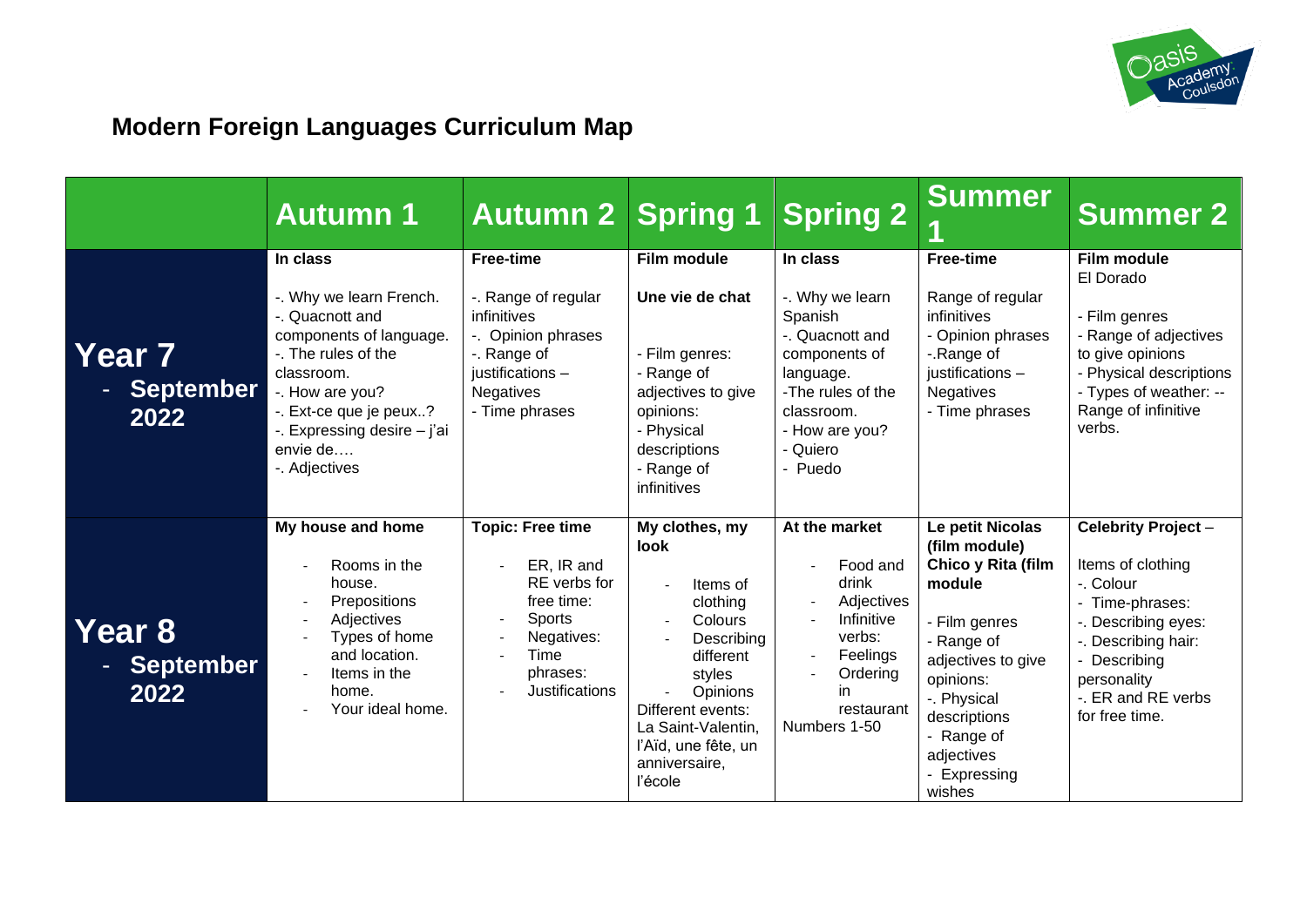

| <b>Year 9</b><br><b>September</b><br>2022 | Travel and tourism -<br><b>Holidays</b><br>Countries and<br>continents.<br>Transport<br>Accommodation                                                         | Home, town,<br>neighbourhood and<br>region<br>-. Rooms in the<br>house<br>- Locations:<br>-. Prepositions<br>Places in the town<br>Different shops<br>- Activities in the<br>town: | <b>School</b><br>-. School subjects:<br>-. Range of<br>infinitive verbs for<br>life at school: -.<br><b>Facilities:</b><br>-. School rules<br>-. Uniform<br>(clothing revision<br>-. Adjectives | Post-16<br>- Different types of<br>jobs<br>- Range of<br>infinitive verbs<br>- Advantages and<br>disadvantages of<br>jobs<br>- Advantages and<br>disadvantages of<br>taking a<br>sabbatical: - -<br>Marriage and<br>partnership<br>(opinions) | Film module<br><b>Les Choristes</b><br><b>Voces Inocentes</b><br>Das Wunder von<br><b>Bern</b><br>- Film genres<br>- Range of<br>adjectives to give<br>opinions<br>- Physical<br>descriptions<br>- Range of infinitive<br>verbs<br>- Personality<br>descriptions | <b>Customs and</b><br><b>Festivals</b><br>- Countries in the<br>Francophone/Hispanic<br>world<br>- Names of key<br>Francophone/Hispanic<br>festivals<br>- Range of infinitive<br>verbs and reflexive<br>verbs |
|-------------------------------------------|---------------------------------------------------------------------------------------------------------------------------------------------------------------|------------------------------------------------------------------------------------------------------------------------------------------------------------------------------------|-------------------------------------------------------------------------------------------------------------------------------------------------------------------------------------------------|-----------------------------------------------------------------------------------------------------------------------------------------------------------------------------------------------------------------------------------------------|------------------------------------------------------------------------------------------------------------------------------------------------------------------------------------------------------------------------------------------------------------------|---------------------------------------------------------------------------------------------------------------------------------------------------------------------------------------------------------------|
|                                           |                                                                                                                                                               |                                                                                                                                                                                    |                                                                                                                                                                                                 |                                                                                                                                                                                                                                               |                                                                                                                                                                                                                                                                  |                                                                                                                                                                                                               |
| <b>Current</b><br>Year 10                 | <b>House and home</b><br>-. Describing house and<br>rooms.<br>-. What you can do in<br>your town.<br>-. Opinions about house<br>and town.<br>-. Future plans. | Volunteering<br>-.Discussing<br>voluntary work and<br>working for charities<br>abroad.<br>-. Talking about social<br>issues and<br>homelessness.                                   | Healthy lifestyle.<br>-. Opinions about<br>food and drink.<br>-. Mealtimes.<br>-. Healthy<br>lifestyles<br>- Sport and<br>fitness.                                                              | <b>Environment</b><br>-. Discussing<br>environmental<br>issues both local<br>and global.<br>-. What do you do<br>to help the<br>environment.                                                                                                  | <b>Holidays and</b><br>accommodation<br>-. Holiday weather.<br>-. Where do you go<br>on holiday.<br>-. What do you do<br>on holiday.<br>-. Where do you<br>stay.                                                                                                 | <b>Revision and</b><br>consolidation of key<br>themes from Year 9<br>-. Technology<br>-. Relationships and<br>marriage<br>-. Customs and<br>festivals                                                         |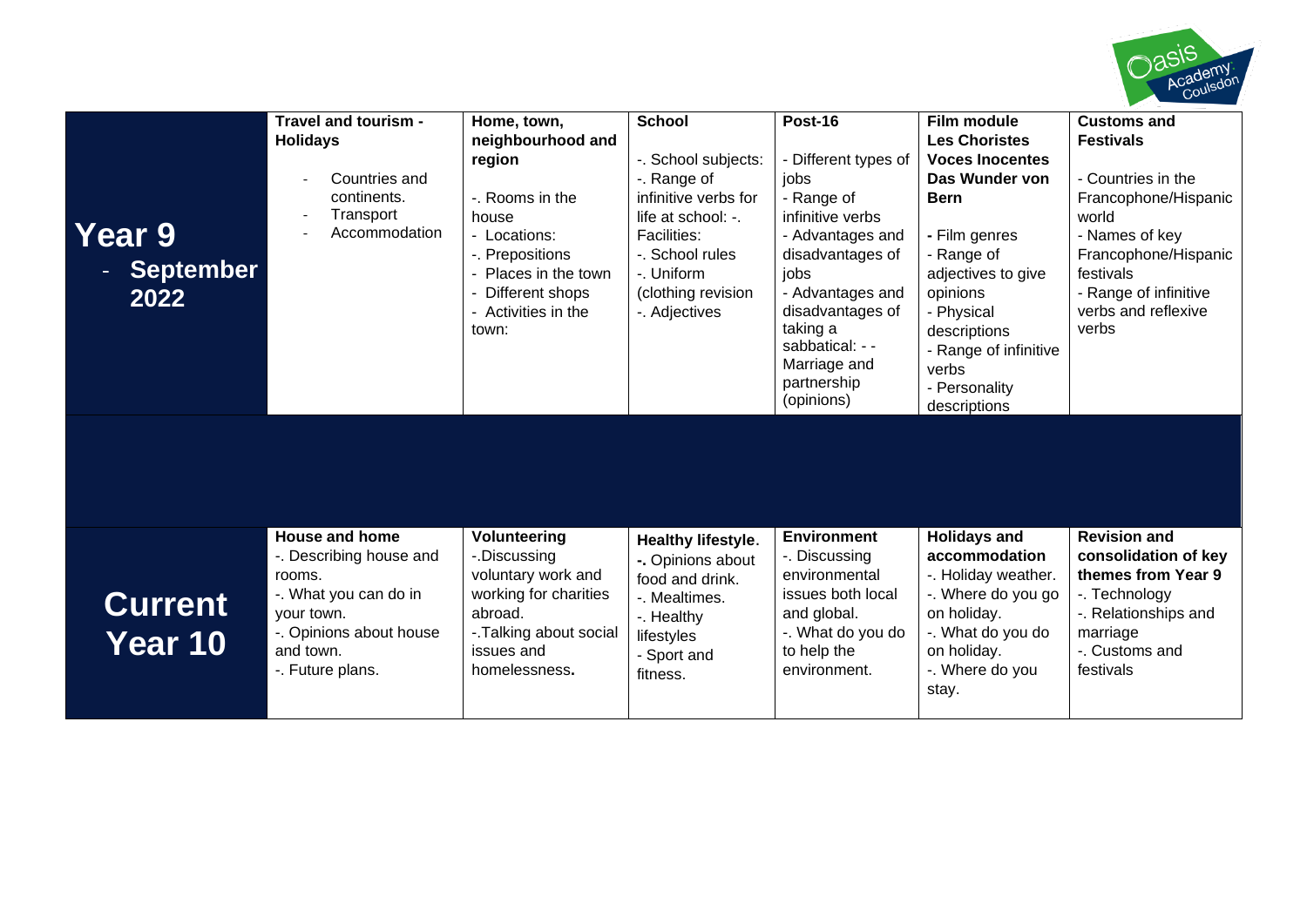

| <b>Current</b><br>Year 11      | <b>School</b><br>-. Subjects - likes/dislikes<br>- School building<br>- Uniform<br>- Typical school day | <b>Education Post 16.</b><br>Future plans<br>Career choices<br>Future aspirations | <b>Revision and</b><br>preparation for<br>the exam. | <b>Revision and</b><br>preparation for<br>the exam. | <b>Revision and</b><br>preparation for<br>the exam. |                                                |
|--------------------------------|---------------------------------------------------------------------------------------------------------|-----------------------------------------------------------------------------------|-----------------------------------------------------|-----------------------------------------------------|-----------------------------------------------------|------------------------------------------------|
|                                |                                                                                                         |                                                                                   |                                                     |                                                     |                                                     |                                                |
| Year 10<br>- September<br>2022 | <b>Social Issues</b>                                                                                    | <b>Healthy Living</b>                                                             | Family, friends<br>and future plans.                | <b>Free-time</b>                                    | Film module                                         | <b>Consolidation of</b><br>modules from Year 9 |
| Year 11<br>- September<br>2023 | <b>Travel and tourism</b>                                                                               | <b>Mobile technology</b><br>and social media                                      | <b>Global issues</b><br>and the<br>environment      | <b>Revision and</b><br>consolidation                | <b>Revision and</b><br>consolidation.               |                                                |